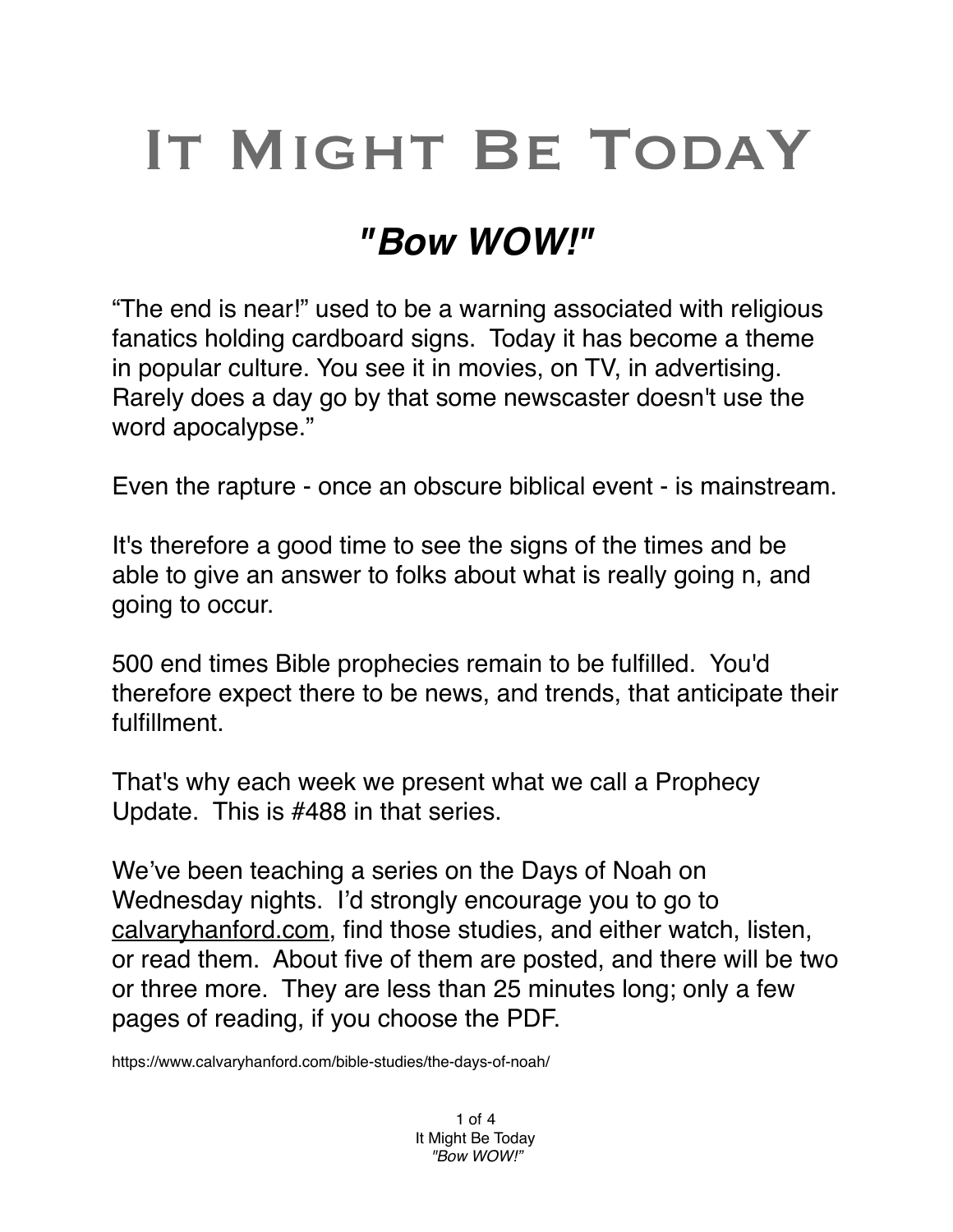They are pertinent to end times prophecy because Jesus pointed us back to the Days of Noah. He said,

Mat 24:37 But as the days of Noah *were,* so also will the coming of the Son of Man be.

Mat 24:38 For as in the days before the flood, they were eating and drinking, marrying and giving in marriage, until the day that Noah entered the ark,

Mat 24:39 and did not know until the flood came and took them all away, so also will the coming of the Son of Man be.

We've discovered in those studies that Jesus was describing a particular type of "marrying" that was occurring before the Flood. Fallen angels were marrying and mating with human women. Their offspring were the Nephilim - a superhuman race of giants whose DNA was corrupted.

## **It is this corruption of human DNA that Jesus seemed to be pointing to as something we could expect to characterize the end times.**

Guess what? Corrupting human DNA is all the rage right now. One article I read was titled, *China unveils gene technology to create SUPERHUMANS with hyper-muscular test-tube dogs.*

## Excerpts:

ARMIES of SUPER-SOLDIERS were a step closer to reality today after China announced it was genetically engineering hypermuscular SUPER-DOGS.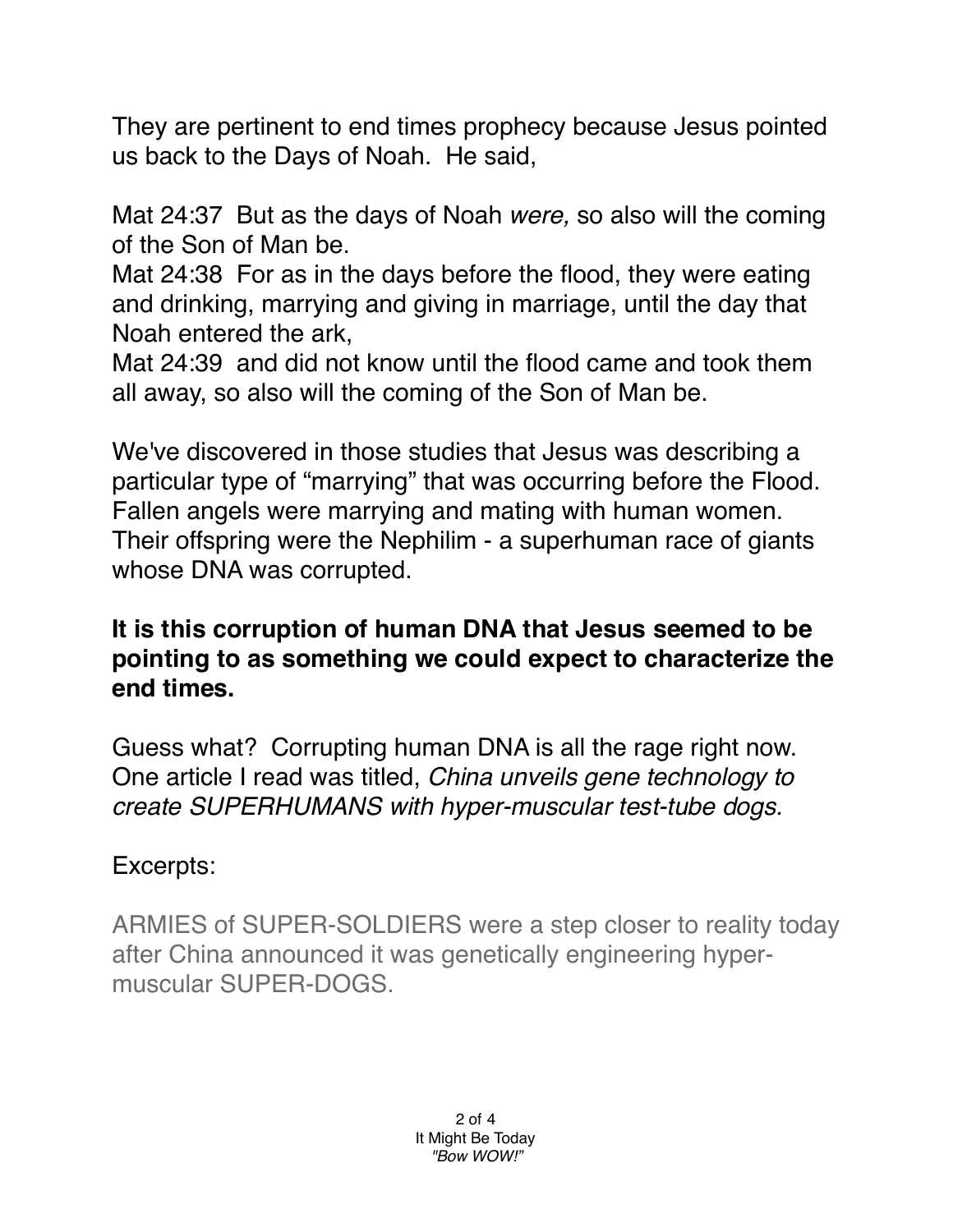The dogs, which are test tube bred in a lab, have twice the muscle mass of their natural counterparts and are considerably stronger and faster.

The canine genome has been especially difficult to engineer and replicate – but its close similarity to the human genome means it has long been the prize of geneticists.

Now the Chinese success has led to fears the same technology could be used to create weaponized super-humans - typified in Marvel Comics by Captain America and his foes.

David King, director of Human Genetics Alert (HGA), voiced his fears over what is widely viewed as the first step on a slippery slope.

He told express.co.uk: "It's true that the more and more animals that are genetically engineered using these techniques brings us closer to the possibility of genetic engineering of humans.

http://www.express.co.uk/news/world/828981/China-genetic-engineering-super-soldiers-dogs

There's a revolutionary new gene editing technique, called CRISPR. [nature.com](http://nature.com) said, "Researchers the world over are fast adopting CRISPR to tinker with the genomes of humans, viruses, bacteria, animals and plants."

It has made possible what some scientists are calling the absolute power to control what it means to be human.

It's like in the movies - but real. It's as it was in the Days of Noah, except instead of fallen angels, it's being done by fallen humans.